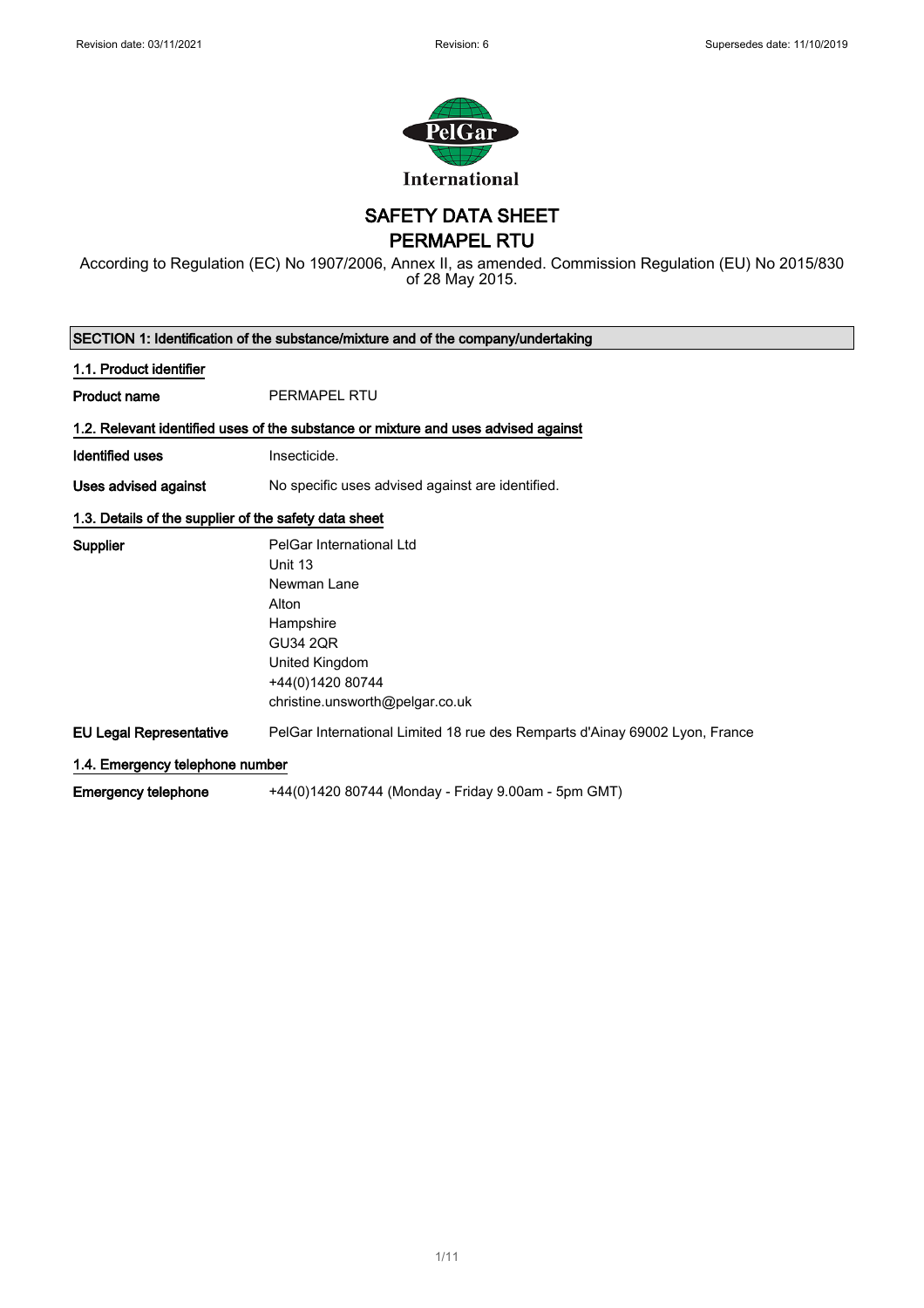| National emergency telephone Austria: +43 1 406 43 43 |                                                                         |
|-------------------------------------------------------|-------------------------------------------------------------------------|
| number                                                | Belgium: 070 245 245                                                    |
|                                                       | Bulgaria: +359 2 9154 233                                               |
|                                                       | Croatia: +3851 2348 342                                                 |
|                                                       | Cyprus: 1401                                                            |
|                                                       | Czech Republic: +420 224 919 293, +420 224 915 402                      |
|                                                       | Denmark: +45 8212 1212                                                  |
|                                                       | Estonia: 16662                                                          |
|                                                       | Finland: 0800 147 111                                                   |
|                                                       | France: +33 (0) 145 42 59 59                                            |
|                                                       | Germany: +44 (0)1420 80744 (9am-5pm Monday- Friday GMT)                 |
|                                                       | Greece: (0030) 2107793777                                               |
|                                                       | Hungary: +36-80-201-199                                                 |
|                                                       | Iceland: (+354) 543 1000 / 112                                          |
|                                                       | Ireland: Members of Public: +353 (01) 809 2166. (8am-10pm daily)        |
|                                                       | Ireland: Healthcare Professionals: +353 (01) 809 2566 (24 hour service) |
|                                                       | Italy: 0382-24444                                                       |
|                                                       | Latvia: +371 67042473                                                   |
|                                                       | Liechtenstein: +44 (0)1420 80744 (9am-5pm Monday- Friday GMT)           |
|                                                       | Lithuania: +370 (85) 2362052                                            |
|                                                       | Luxembourg: 8002 5500                                                   |
|                                                       | Malta: +44 (0)1420 80744 (9am-5pm Monday- Friday GMT)                   |
|                                                       | Netherlands: +31(0)30 274 8888 Healthcare Professionals only            |
|                                                       | Norway: 22 59 13 00                                                     |
|                                                       | Poland: +44 (0)1420 80744 (9am-5pm Monday- Friday GMT)                  |
|                                                       | Portugal: +351 800 250 250                                              |
|                                                       | Romania: +40213183606                                                   |
|                                                       | Slovakia: +421 2 5477 4166                                              |
|                                                       | Slovenia: 112                                                           |
|                                                       | Spain: +34 91 562 04 20                                                 |
|                                                       | Sweden: 112 - Begär Giftinformation                                     |

### SECTION 2: Hazards identification

| 2.1. Classification of the substance or mixture |                                                 |
|-------------------------------------------------|-------------------------------------------------|
| Classification (EC 1272/2008)                   |                                                 |
| <b>Physical hazards</b>                         | Not Classified                                  |
| <b>Health hazards</b>                           | Not Classified                                  |
| <b>Environmental hazards</b>                    | Aquatic Acute 1 - H400 Aquatic Chronic 1 - H410 |
| 2.2. Label elements                             |                                                 |
| <b>Hazard pictograms</b>                        |                                                 |



| Signal word                     | Warning                                                                                                                                          |
|---------------------------------|--------------------------------------------------------------------------------------------------------------------------------------------------|
| <b>Hazard statements</b>        | H410 Very toxic to aquatic life with long lasting effects.                                                                                       |
| <b>Precautionary statements</b> | P273 Avoid release to the environment.<br>P391 Collect spillage.<br>P501 Dispose of contents/ container in accordance with national regulations. |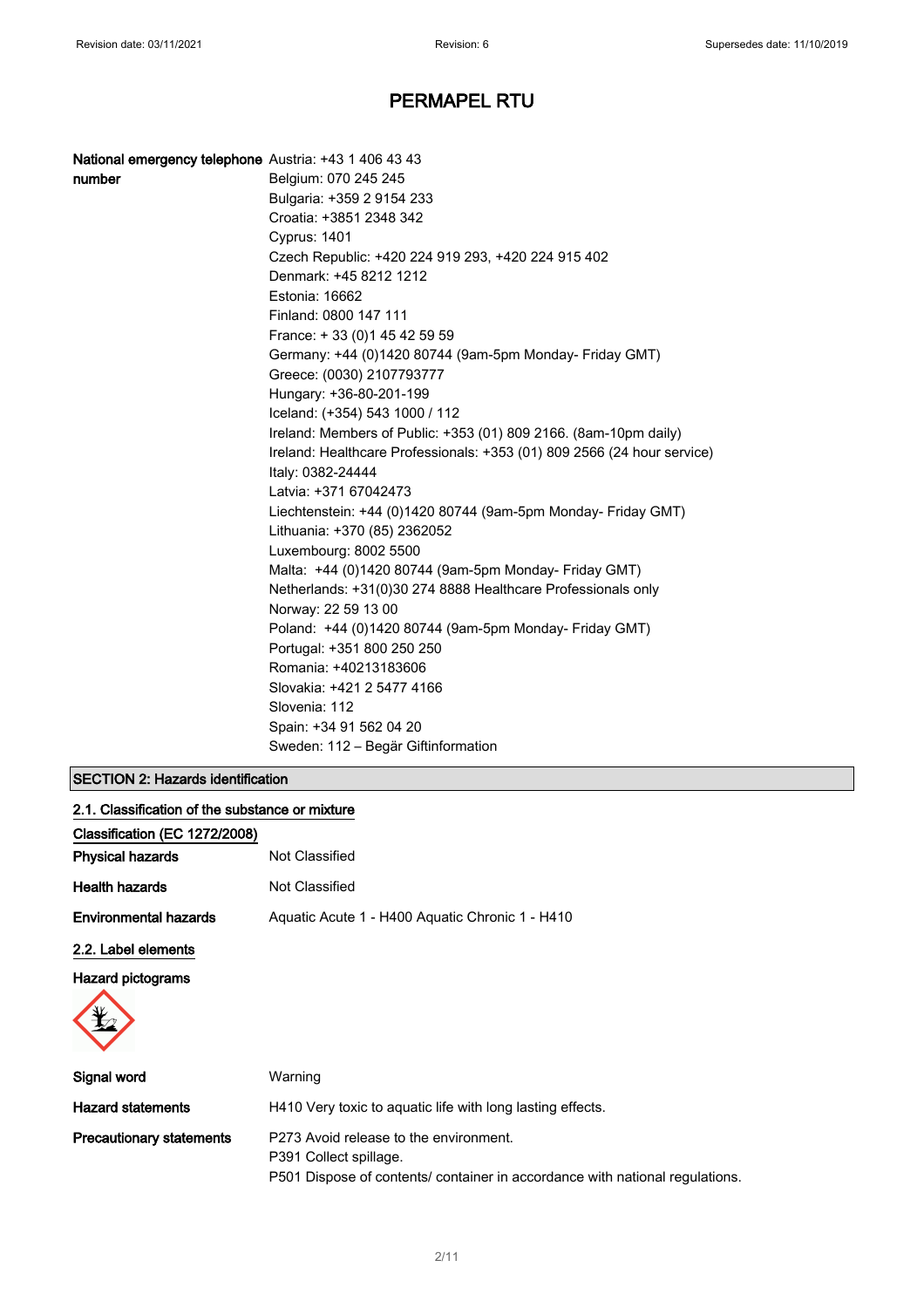#### Supplemental label information EUH 208 Contains Permethrin and Chrysanthemum Cinerariaefolium extract. May produce an allergic reaction.

#### 2.3. Other hazards

Not known

### SECTION 3: Composition/information on ingredients

#### 3.2. Mixtures

| <b>PERMETHRIN</b>                            | $\leq 1\%$                  |  |
|----------------------------------------------|-----------------------------|--|
| CAS number: 52645-53-1                       | EC number: 258-067-9        |  |
| M factor (Acute) = $1000$                    | M factor (Chronic) = $1000$ |  |
| <b>Classification</b><br>Acute Tox. 4 - H302 |                             |  |

Acute Tox. 4 - H332 Skin Sens. 1 - H317 Aquatic Acute 1 - H400 Aquatic Chronic 1 - H410

# Pale Refined Pyrethrins (50%) and the contract of the contract of the contract of the contract of the contract of the contract of the contract of the contract of the contract of the contract of the contract of the contract CAS number: —  $M$  factor (Acute) = 100  $M$  factor (Chronic) = 100

#### **Classification**

Acute Tox. 4 - H302 Acute Tox. 4 - H332 Skin Sens. 1 - H317 Asp. Tox. 1 - H304 Aquatic Acute 1 - H400 Aquatic Chronic 1 - H410

The full text for all hazard statements is displayed in Section 16.

#### SECTION 4: First aid measures

### 4.1. Description of first aid measures

| General information               | If in doubt, get medical attention promptly. Show this Safety Data Sheet to the medical<br>personnel.                                                                                                                  |
|-----------------------------------|------------------------------------------------------------------------------------------------------------------------------------------------------------------------------------------------------------------------|
| Inhalation                        | Move affected person to fresh air and keep warm and at rest in a position comfortable for<br>breathing. Loosen tight clothing such as collar, tie or belt. Get medical attention if symptoms<br>are severe or persist. |
| Ingestion                         | Rinse mouth thoroughly with water. Get medical advice/attention if you feel unwell. Do not<br>induce vomiting unless under the direction of medical personnel.                                                         |
| <b>Skin contact</b>               | Rinse with water.                                                                                                                                                                                                      |
| Eye contact                       | Remove any contact lenses and open eyelids wide apart. Rinse with water. Get medical<br>attention if any discomfort continues.                                                                                         |
| <b>Protection of first aiders</b> | First aid personnel should wear appropriate protective equipment during any rescue.                                                                                                                                    |
|                                   | 4.2. Most important symptoms and effects, both acute and delayed                                                                                                                                                       |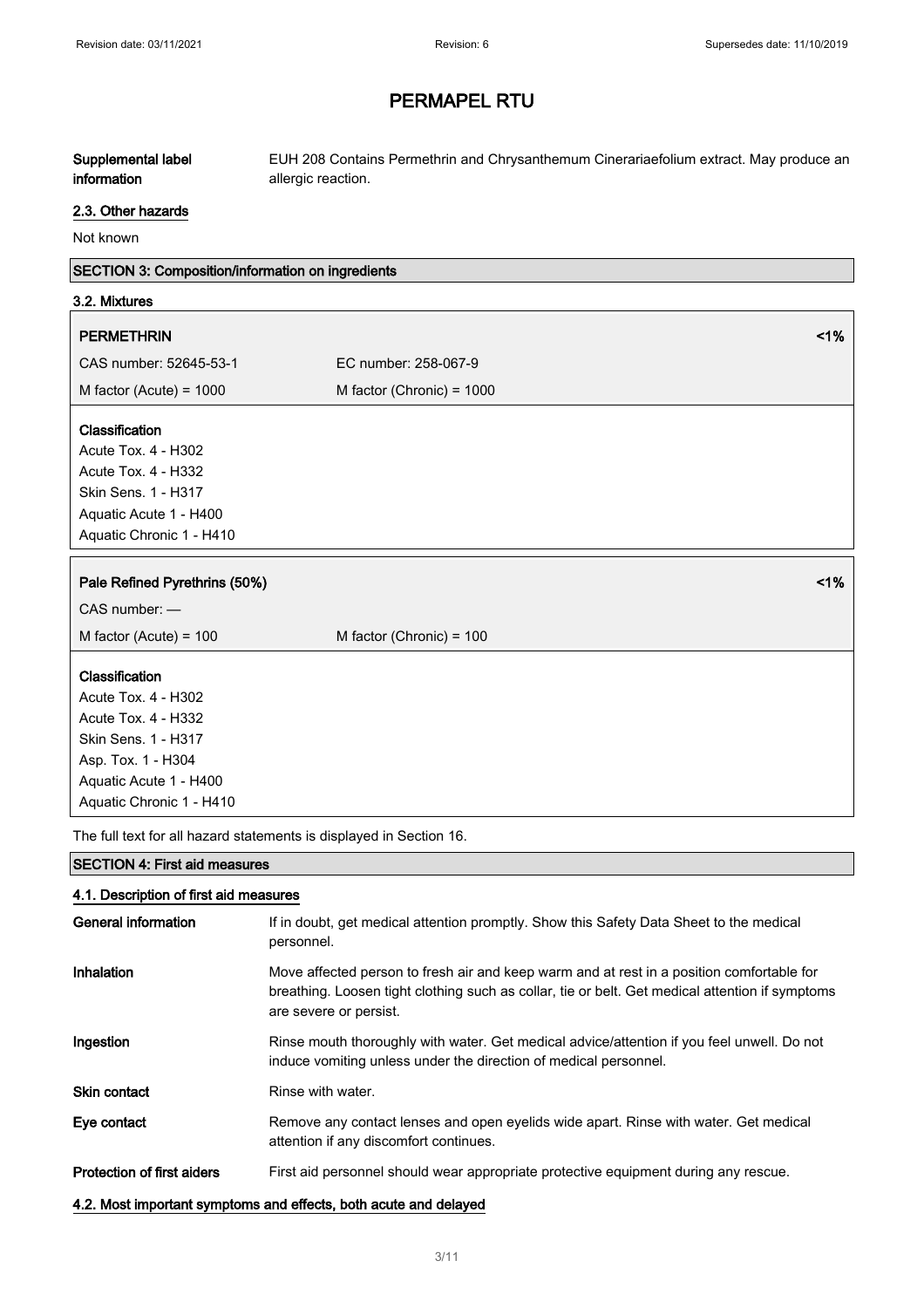| <b>General information</b>                                 | The severity of the symptoms described will vary dependent on the concentration and the<br>length of exposure.                                                                                                                                                                                                                                                                                                                                                                                                                                                                       |
|------------------------------------------------------------|--------------------------------------------------------------------------------------------------------------------------------------------------------------------------------------------------------------------------------------------------------------------------------------------------------------------------------------------------------------------------------------------------------------------------------------------------------------------------------------------------------------------------------------------------------------------------------------|
| Inhalation                                                 | No specific symptoms known.                                                                                                                                                                                                                                                                                                                                                                                                                                                                                                                                                          |
| Ingestion                                                  | No specific symptoms known.                                                                                                                                                                                                                                                                                                                                                                                                                                                                                                                                                          |
| Skin contact                                               | No specific symptoms known.                                                                                                                                                                                                                                                                                                                                                                                                                                                                                                                                                          |
| Eye contact                                                | No specific symptoms known. May be slightly irritating to eyes.                                                                                                                                                                                                                                                                                                                                                                                                                                                                                                                      |
|                                                            | 4.3. Indication of any immediate medical attention and special treatment needed                                                                                                                                                                                                                                                                                                                                                                                                                                                                                                      |
| Notes for the doctor                                       | Treat symptomatically.                                                                                                                                                                                                                                                                                                                                                                                                                                                                                                                                                               |
| <b>SECTION 5: Firefighting measures</b>                    |                                                                                                                                                                                                                                                                                                                                                                                                                                                                                                                                                                                      |
| 5.1. Extinguishing media                                   |                                                                                                                                                                                                                                                                                                                                                                                                                                                                                                                                                                                      |
| Suitable extinguishing media                               | The product is not flammable. Extinguish with alcohol-resistant foam, carbon dioxide, dry<br>powder or water fog. Use fire-extinguishing media suitable for the surrounding fire.                                                                                                                                                                                                                                                                                                                                                                                                    |
| Unsuitable extinguishing<br>media                          | Do not use water jet as an extinguisher, as this will spread the fire.                                                                                                                                                                                                                                                                                                                                                                                                                                                                                                               |
| 5.2. Special hazards arising from the substance or mixture |                                                                                                                                                                                                                                                                                                                                                                                                                                                                                                                                                                                      |
| Specific hazards                                           | Containers can burst violently or explode when heated, due to excessive pressure build-up.                                                                                                                                                                                                                                                                                                                                                                                                                                                                                           |
| <b>Hazardous combustion</b><br>products                    | Thermal decomposition or combustion products may include the following substances:<br>Harmful gases or vapours.                                                                                                                                                                                                                                                                                                                                                                                                                                                                      |
| 5.3. Advice for firefighters                               |                                                                                                                                                                                                                                                                                                                                                                                                                                                                                                                                                                                      |
| Protective actions during<br>firefighting                  | Avoid breathing fire gases or vapours. Evacuate area. Cool containers exposed to heat with<br>water spray and remove them from the fire area if it can be done without risk. Cool containers<br>exposed to flames with water until well after the fire is out. If a leak or spill has not ignited, use<br>water spray to disperse vapours and protect men stopping the leak. Avoid discharge to the<br>aquatic environment. Control run-off water by containing and keeping it out of sewers and<br>watercourses. If risk of water pollution occurs, notify appropriate authorities. |
| Special protective equipment<br>for firefighters           | Wear positive-pressure self-contained breathing apparatus (SCBA) and appropriate protective<br>clothing. Firefighter's clothing conforming to European standard EN469 (including helmets,<br>protective boots and gloves) will provide a basic level of protection for chemical incidents.                                                                                                                                                                                                                                                                                           |
| <b>SECTION 6: Accidental release measures</b>              |                                                                                                                                                                                                                                                                                                                                                                                                                                                                                                                                                                                      |
|                                                            | 6.1. Personal precautions, protective equipment and emergency procedures                                                                                                                                                                                                                                                                                                                                                                                                                                                                                                             |
| <b>Personal precautions</b>                                | Wear protective clothing as described in Section 8 of this safety data sheet. No action shall be<br>taken without appropriate training or involving any personal risk. Do not touch or walk into<br>spilled material.                                                                                                                                                                                                                                                                                                                                                                |
| 6.2. Environmental precautions                             |                                                                                                                                                                                                                                                                                                                                                                                                                                                                                                                                                                                      |
| <b>Environmental precautions</b>                           | Avoid discharge into drains or watercourses or onto the ground. Avoid discharge to the<br>aquatic environment.                                                                                                                                                                                                                                                                                                                                                                                                                                                                       |
| 6.3. Methods and material for containment and cleaning up  |                                                                                                                                                                                                                                                                                                                                                                                                                                                                                                                                                                                      |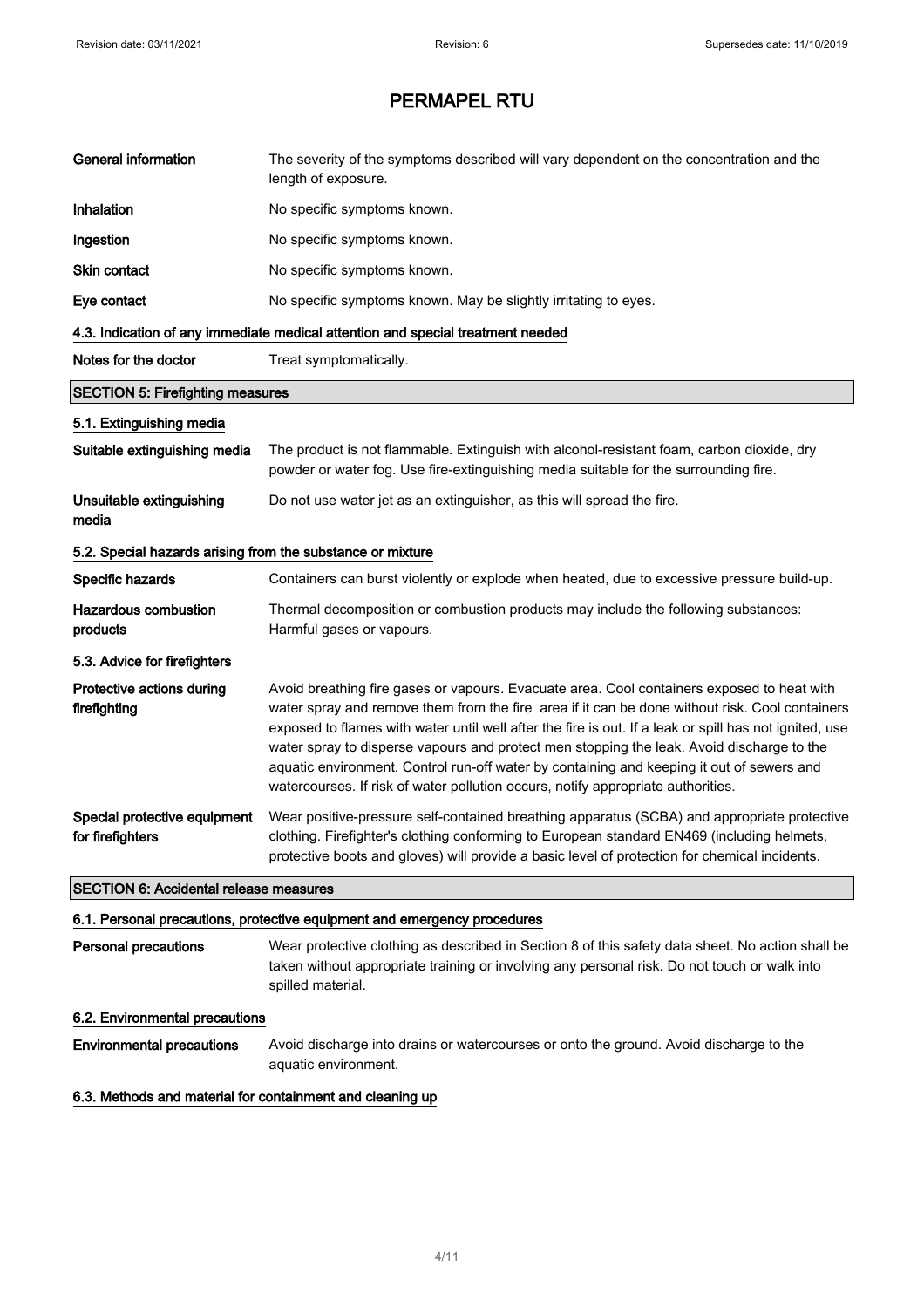| Methods for cleaning up                                 | Wear protective clothing as described in Section 8 of this safety data sheet. Clear up spills<br>immediately and dispose of waste safely. Small Spillages: Collect spillage. Large Spillages:<br>Absorb spillage with non-combustible, absorbent material. The contaminated absorbent may<br>pose the same hazard as the spilled material. Collect and place in suitable waste disposal<br>containers and seal securely. Label the containers containing waste and contaminated<br>materials and remove from the area as soon as possible. Flush contaminated area with plenty<br>of water. Wash thoroughly after dealing with a spillage. Dangerous for the environment. Do<br>not empty into drains. For waste disposal, see Section 13. |
|---------------------------------------------------------|--------------------------------------------------------------------------------------------------------------------------------------------------------------------------------------------------------------------------------------------------------------------------------------------------------------------------------------------------------------------------------------------------------------------------------------------------------------------------------------------------------------------------------------------------------------------------------------------------------------------------------------------------------------------------------------------------------------------------------------------|
| 6.4. Reference to other sections                        |                                                                                                                                                                                                                                                                                                                                                                                                                                                                                                                                                                                                                                                                                                                                            |
| Reference to other sections                             | For personal protection, see Section 8. See Section 11 for additional information on health<br>hazards. See Section 12 for additional information on ecological hazards. For waste disposal,<br>see Section 13.                                                                                                                                                                                                                                                                                                                                                                                                                                                                                                                            |
| <b>SECTION 7: Handling and storage</b>                  |                                                                                                                                                                                                                                                                                                                                                                                                                                                                                                                                                                                                                                                                                                                                            |
| 7.1. Precautions for safe handling                      |                                                                                                                                                                                                                                                                                                                                                                                                                                                                                                                                                                                                                                                                                                                                            |
| <b>Usage precautions</b>                                | Read and follow manufacturer's recommendations. Wear protective clothing as described in<br>Section 8 of this safety data sheet. Keep away from food, drink and animal feeding stuffs.<br>Handle all packages and containers carefully to minimise spills. Keep container tightly sealed<br>when not in use. Avoid the formation of mists. Avoid discharge to the aquatic environment. Do<br>not handle until all safety precautions have been read and understood. Do not handle broken<br>packages without protective equipment. Do not reuse empty containers.                                                                                                                                                                          |
| Advice on general<br>occupational hygiene               | Wash promptly if skin becomes contaminated. Take off contaminated clothing. Wash<br>contaminated clothing before reuse.                                                                                                                                                                                                                                                                                                                                                                                                                                                                                                                                                                                                                    |
|                                                         | 7.2. Conditions for safe storage, including any incompatibilities                                                                                                                                                                                                                                                                                                                                                                                                                                                                                                                                                                                                                                                                          |
| <b>Storage precautions</b>                              | Store away from incompatible materials (see Section 10). Keep only in the original container.<br>Keep container tightly closed, in a cool, well ventilated place. Keep containers upright. Protect<br>containers from damage.                                                                                                                                                                                                                                                                                                                                                                                                                                                                                                              |
| Storage class                                           | Miscellaneous hazardous material storage.                                                                                                                                                                                                                                                                                                                                                                                                                                                                                                                                                                                                                                                                                                  |
| 7.3. Specific end use(s)                                |                                                                                                                                                                                                                                                                                                                                                                                                                                                                                                                                                                                                                                                                                                                                            |
| Specific end use(s)                                     | The identified uses for this product are detailed in Section 1.2.                                                                                                                                                                                                                                                                                                                                                                                                                                                                                                                                                                                                                                                                          |
| <b>SECTION 8: Exposure controls/Personal protection</b> |                                                                                                                                                                                                                                                                                                                                                                                                                                                                                                                                                                                                                                                                                                                                            |
| 8.1. Control parameters                                 |                                                                                                                                                                                                                                                                                                                                                                                                                                                                                                                                                                                                                                                                                                                                            |
| 8.2. Exposure controls                                  |                                                                                                                                                                                                                                                                                                                                                                                                                                                                                                                                                                                                                                                                                                                                            |
| Protective equipment                                    |                                                                                                                                                                                                                                                                                                                                                                                                                                                                                                                                                                                                                                                                                                                                            |
|                                                         |                                                                                                                                                                                                                                                                                                                                                                                                                                                                                                                                                                                                                                                                                                                                            |
| Appropriate engineering<br>controls                     | Provide adequate ventilation. Observe any occupational exposure limits for the product or<br>ingredients.                                                                                                                                                                                                                                                                                                                                                                                                                                                                                                                                                                                                                                  |
| Eye/face protection                                     | Unless the assessment indicates a higher degree of protection is required, the following<br>protection should be worn: Tight-fitting safety glasses.                                                                                                                                                                                                                                                                                                                                                                                                                                                                                                                                                                                       |
| Hand protection                                         | No specific hand protection recommended. Avoid contact with skin.                                                                                                                                                                                                                                                                                                                                                                                                                                                                                                                                                                                                                                                                          |
| Other skin and body<br>protection                       | Wear appropriate clothing to prevent repeated or prolonged skin contact.                                                                                                                                                                                                                                                                                                                                                                                                                                                                                                                                                                                                                                                                   |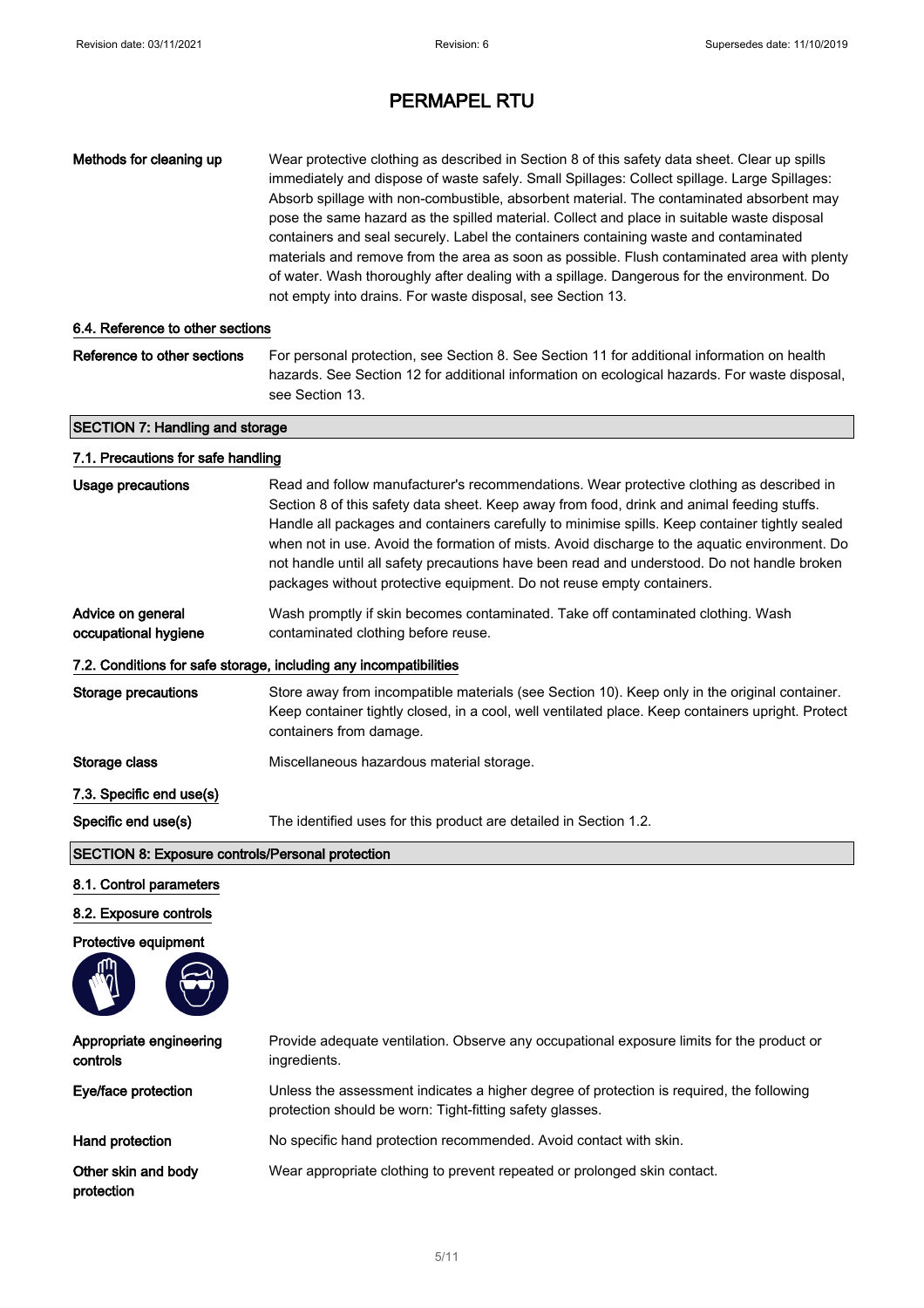| Hygiene measures                          | Wash after use and before eating, smoking and using the toilet. Do not eat, drink or smoke<br>when using this product.                                                                                                                                                                                                                                                                                                                                                                                          |
|-------------------------------------------|-----------------------------------------------------------------------------------------------------------------------------------------------------------------------------------------------------------------------------------------------------------------------------------------------------------------------------------------------------------------------------------------------------------------------------------------------------------------------------------------------------------------|
| <b>Respiratory protection</b>             | Ensure all respiratory protective equipment is suitable for its intended use and is 'CE'-marked.<br>Check that the respirator fits tightly and the filter is changed regularly. Gas and combination<br>filter cartridges should comply with European Standard EN14387. Full face mask respirators<br>with replaceable filter cartridges should comply with European Standard EN136. Half mask<br>and quarter mask respirators with replaceable filter cartridges should comply with European<br>Standard EN140. |
| <b>Environmental exposure</b><br>controls | Keep container tightly sealed when not in use. Emissions from ventilation or work process<br>equipment should be checked to ensure they comply with the requirements of environmental<br>protection legislation. In some cases, fume scrubbers, filters or engineering modifications to<br>the process equipment will be necessary to reduce emissions to acceptable levels.                                                                                                                                    |

### SECTION 9: Physical and chemical properties

| 9.1. Information on basic physical and chemical properties |                                       |
|------------------------------------------------------------|---------------------------------------|
| Appearance                                                 | Liquid.                               |
| Colour                                                     | White/off-white.                      |
| Odour                                                      | Mild.                                 |
| <b>Odour threshold</b>                                     | No information available.             |
| pH                                                         | pH (concentrated solution): 6.0 - 8.0 |
| <b>Melting point</b>                                       | No information available.             |
| Initial boiling point and range                            | No information available.             |
| Flash point                                                | No information available.             |
| <b>Evaporation rate</b>                                    | No information available.             |
| <b>Evaporation factor</b>                                  | No information available.             |
| Flammability (solid, gas)                                  | Not applicable.                       |
| Upper/lower flammability or<br>explosive limits            | No information available.             |
| Other flammability                                         | No information available.             |
| Vapour pressure                                            | No information available.             |
| Vapour density                                             | No information available.             |
| <b>Relative density</b>                                    | 1.0 @ 20°C                            |
| <b>Bulk density</b>                                        | No information available.             |
| Solubility(ies)                                            | Soluble in water.                     |
| <b>Partition coefficient</b>                               | No information available.             |
| Auto-ignition temperature                                  | No information available.             |
| <b>Decomposition Temperature</b>                           | No information available.             |
| <b>Viscosity</b>                                           | No information available.             |
| <b>Explosive properties</b>                                | Not determined.                       |
| <b>Oxidising properties</b>                                | Not oxidising.                        |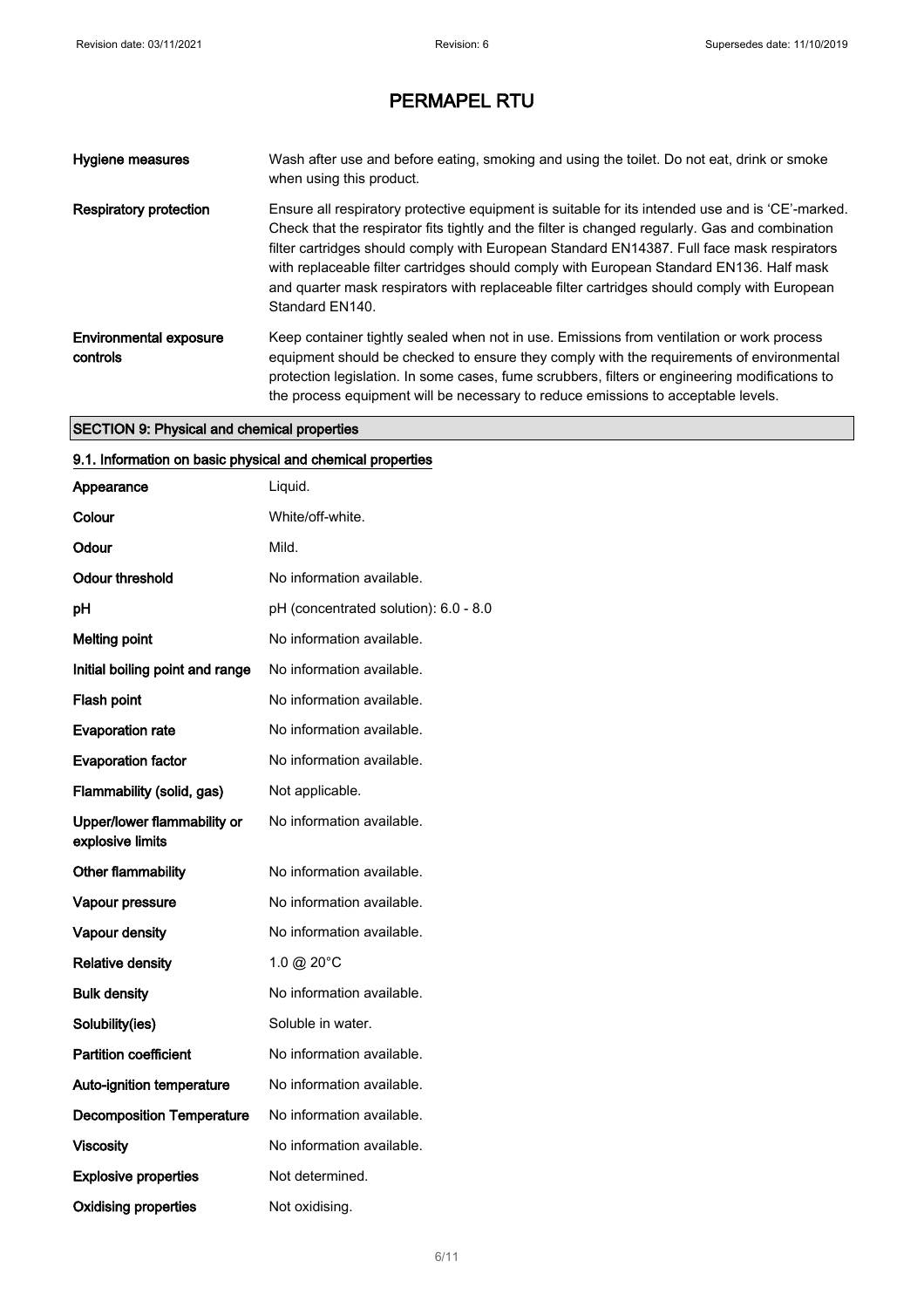### 9.2. Other information

| <b>SECTION 10: Stability and reactivity</b>                         |                                                                                                                                                                         |
|---------------------------------------------------------------------|-------------------------------------------------------------------------------------------------------------------------------------------------------------------------|
| 10.1. Reactivity                                                    |                                                                                                                                                                         |
| Reactivity                                                          | See the other subsections of this section for further details.                                                                                                          |
| 10.2. Chemical stability                                            |                                                                                                                                                                         |
| <b>Stability</b>                                                    | Stable at normal ambient temperatures and when used as recommended. Stable under the<br>prescribed storage conditions.                                                  |
| 10.3. Possibility of hazardous reactions                            |                                                                                                                                                                         |
| Possibility of hazardous<br>reactions                               | No potentially hazardous reactions known.                                                                                                                               |
| 10.4. Conditions to avoid                                           |                                                                                                                                                                         |
| <b>Conditions to avoid</b>                                          | There are no known conditions that are likely to result in a hazardous situation.                                                                                       |
| 10.5. Incompatible materials                                        |                                                                                                                                                                         |
| <b>Materials to avoid</b>                                           | No specific material or group of materials is likely to react with the product to produce a<br>hazardous situation.                                                     |
| 10.6. Hazardous decomposition products                              |                                                                                                                                                                         |
| Hazardous decomposition<br>products                                 | Does not decompose when used and stored as recommended. Thermal decomposition or<br>combustion products may include the following substances: Harmful gases or vapours. |
| <b>SECTION 11: Toxicological information</b>                        |                                                                                                                                                                         |
| 11.1. Information on toxicological effects                          |                                                                                                                                                                         |
| Acute toxicity - oral<br>Notes (oral LD <sub>50</sub> )             | Based on available data the classification criteria are not met.                                                                                                        |
| Acute toxicity - dermal<br>Notes (dermal LD <sub>50</sub> )         | Based on available data the classification criteria are not met.                                                                                                        |
| Acute toxicity - inhalation<br>Notes (inhalation LC <sub>50</sub> ) | Based on available data the classification criteria are not met.                                                                                                        |
| Skin corrosion/irritation<br>Animal data                            | Based on available data the classification criteria are not met.                                                                                                        |
| Serious eye damage/irritation<br>Serious eye damage/irritation      | Based on available data the classification criteria are not met.                                                                                                        |
| <b>Respiratory sensitisation</b><br>Respiratory sensitisation       | Based on available data the classification criteria are not met.                                                                                                        |
| Skin sensitisation<br><b>Skin sensitisation</b>                     | Based on available data the classification criteria are not met.                                                                                                        |
| Germ cell mutagenicity<br>Genotoxicity - in vitro                   | Based on available data the classification criteria are not met.                                                                                                        |
| Carcinogenicity                                                     |                                                                                                                                                                         |
| Carcinogenicity                                                     | Based on available data the classification criteria are not met.                                                                                                        |
| <b>IARC</b> carcinogenicity                                         | None of the ingredients are listed or exempt.                                                                                                                           |
| Reproductive toxicity                                               |                                                                                                                                                                         |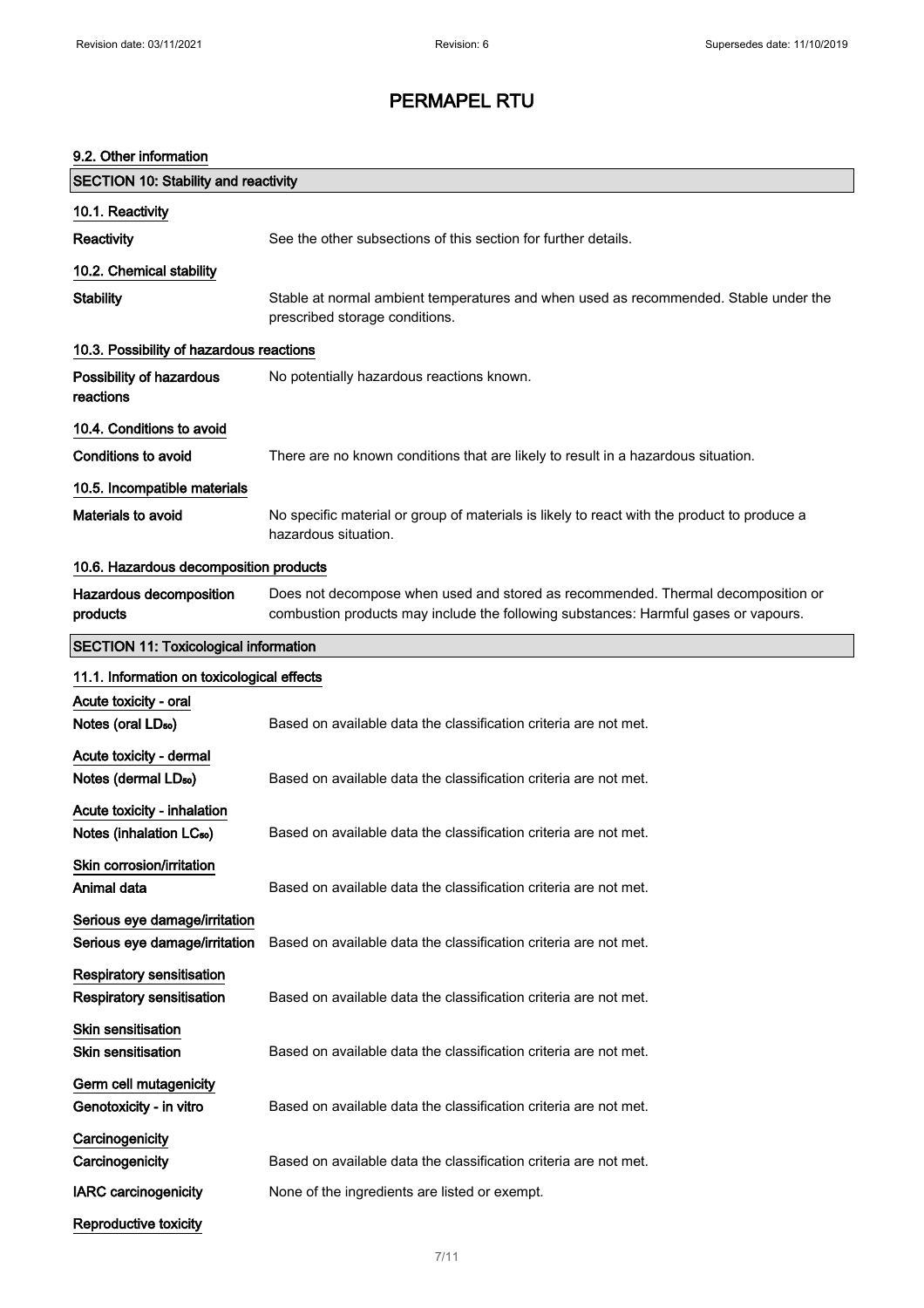| Reproductive toxicity - fertility                    | Based on available data the classification criteria are not met.                                                                                       |
|------------------------------------------------------|--------------------------------------------------------------------------------------------------------------------------------------------------------|
| Reproductive toxicity -<br>development               | Based on available data the classification criteria are not met.                                                                                       |
| Specific target organ toxicity - single exposure     |                                                                                                                                                        |
| STOT - single exposure                               | Not classified as a specific target organ toxicant after a single exposure.                                                                            |
| Specific target organ toxicity - repeated exposure   |                                                                                                                                                        |
| STOT - repeated exposure                             | Not classified as a specific target organ toxicant after repeated exposure.                                                                            |
| Aspiration hazard<br>Aspiration hazard               | Based on available data the classification criteria are not met.                                                                                       |
| <b>General information</b>                           | The severity of the symptoms described will vary dependent on the concentration and the<br>length of exposure.                                         |
| <b>Inhalation</b>                                    | No specific symptoms known.                                                                                                                            |
| Ingestion                                            | No specific symptoms known.                                                                                                                            |
| Skin contact                                         | No specific symptoms known.                                                                                                                            |
| Eye contact                                          | No specific symptoms known.                                                                                                                            |
| Route of exposure                                    | Ingestion Inhalation Skin and/or eye contact                                                                                                           |
| <b>Target organs</b>                                 | No specific target organs known.                                                                                                                       |
| <b>SECTION 12: Ecological information</b>            |                                                                                                                                                        |
|                                                      |                                                                                                                                                        |
| Ecotoxicity                                          | The product contains a substance which is very toxic to aquatic organisms and which may<br>cause long-term adverse effects in the aquatic environment. |
| 12.1. Toxicity                                       |                                                                                                                                                        |
| <b>Toxicity</b>                                      | Aquatic Acute 1 - H400 Very toxic to aquatic life. Aquatic Chronic 1 - H410 Very toxic to<br>aquatic life with long lasting effects.                   |
| Acute aquatic toxicity                               |                                                                                                                                                        |
| Acute toxicity - fish                                | LC <sub>50</sub> , 96 hours: Rainbow trout: 0.09 mg/l, Fish                                                                                            |
| Acute toxicity - aquatic<br>invertebrates            | EC <sub>50</sub> , 48 hours: Daphnia magna: 0.00002 mg/l, Daphnia magna                                                                                |
| 12.2. Persistence and degradability                  |                                                                                                                                                        |
|                                                      | Persistence and degradability The degradability of the product is not known.                                                                           |
| 12.3. Bioaccumulative potential                      |                                                                                                                                                        |
| <b>Bioaccumulative potential</b>                     | No data available on bioaccumulation.                                                                                                                  |
| <b>Partition coefficient</b>                         | No information available.                                                                                                                              |
| 12.4. Mobility in soil                               |                                                                                                                                                        |
| <b>Mobility</b>                                      | No data available.                                                                                                                                     |
| 12.5. Results of PBT and vPvB assessment             |                                                                                                                                                        |
| 12.6. Other adverse effects<br>Other adverse effects |                                                                                                                                                        |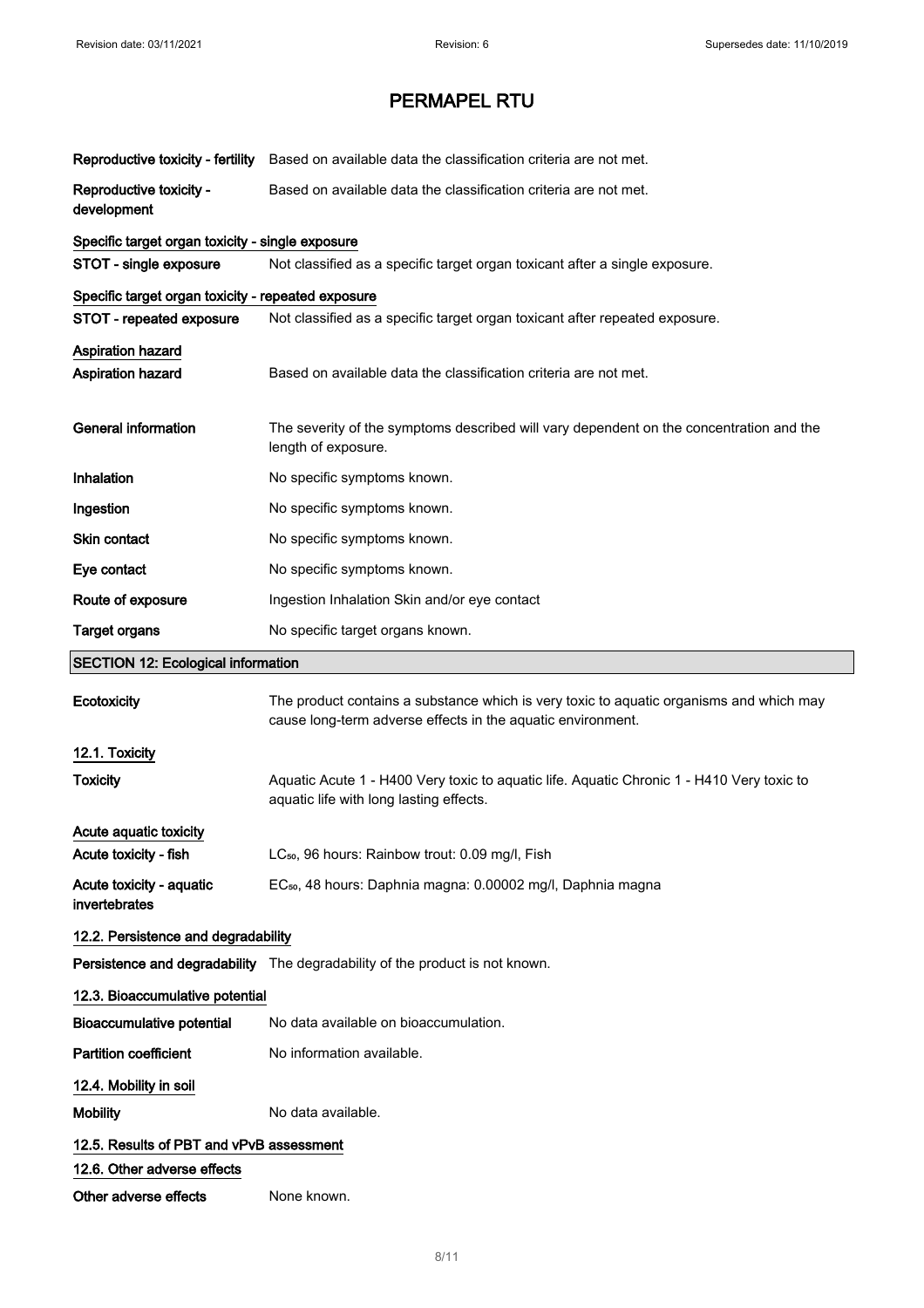### Toxicity of ingredients

| <b>SECTION 13: Disposal considerations</b> |                                                                                                                                                                                                                                                                                                                                                                                                                                                                                                                           |  |
|--------------------------------------------|---------------------------------------------------------------------------------------------------------------------------------------------------------------------------------------------------------------------------------------------------------------------------------------------------------------------------------------------------------------------------------------------------------------------------------------------------------------------------------------------------------------------------|--|
| 13.1. Waste treatment methods              |                                                                                                                                                                                                                                                                                                                                                                                                                                                                                                                           |  |
| General information                        | The generation of waste should be minimised or avoided wherever possible. Reuse or recycle<br>products wherever possible. This material and its container must be disposed of in a safe<br>way. When handling waste, the safety precautions applying to handling of the product should<br>be considered. Care should be taken when handling emptied containers that have not been<br>thoroughly cleaned or rinsed out. Empty containers or liners may retain some product<br>residues and hence be potentially hazardous. |  |
| <b>Disposal methods</b>                    | Do not empty into drains. Dispose of surplus products and those that cannot be recycled via a<br>licensed waste disposal contractor. Waste, residues, empty containers, discarded work<br>clothes and contaminated cleaning materials should be collected in designated containers,<br>labelled with their contents. Incineration or landfill should only be considered when recycling is<br>not feasible.                                                                                                                |  |
| Waste class                                | Waste disposal key number from EWC is 20 01 19 (Pesticides)                                                                                                                                                                                                                                                                                                                                                                                                                                                               |  |
| <b>SECTION 14: Transport information</b>   |                                                                                                                                                                                                                                                                                                                                                                                                                                                                                                                           |  |
| General                                    | For limited quantity packaging/limited load information, consult the relevant modal<br>documentation using the data shown in this section.                                                                                                                                                                                                                                                                                                                                                                                |  |
| 14.1. UN number                            |                                                                                                                                                                                                                                                                                                                                                                                                                                                                                                                           |  |
| UN No. (ADR/RID)                           | 3082                                                                                                                                                                                                                                                                                                                                                                                                                                                                                                                      |  |
| UN No. (IMDG)                              | 3082                                                                                                                                                                                                                                                                                                                                                                                                                                                                                                                      |  |
| UN No. (ICAO)                              | 3082                                                                                                                                                                                                                                                                                                                                                                                                                                                                                                                      |  |
| UN No. (ADN)                               | 3082                                                                                                                                                                                                                                                                                                                                                                                                                                                                                                                      |  |
| 14.2. UN proper shipping name              |                                                                                                                                                                                                                                                                                                                                                                                                                                                                                                                           |  |
| Proper shipping name<br>(ADR/RID)          | ENVIRONMENTALLY HAZARDOUS SUBSTANCE, LIQUID, N.O.S. (CONTAINS<br>PERMETHRIN, Pale Refined Pyrethrins (50%))                                                                                                                                                                                                                                                                                                                                                                                                               |  |
|                                            | Proper shipping name (IMDG) ENVIRONMENTALLY HAZARDOUS SUBSTANCE, LIQUID, N.O.S. (CONTAINS<br>PERMETHRIN, Pale Refined Pyrethrins (50%))                                                                                                                                                                                                                                                                                                                                                                                   |  |
| Proper shipping name (ICAO)                | ENVIRONMENTALLY HAZARDOUS SUBSTANCE, LIQUID, N.O.S. (CONTAINS<br>PERMETHRIN, Pale Refined Pyrethrins (50%))                                                                                                                                                                                                                                                                                                                                                                                                               |  |
| Proper shipping name (ADN)                 | ENVIRONMENTALLY HAZARDOUS SUBSTANCE, LIQUID, N.O.S. (CONTAINS<br>PERMETHRIN, Pale Refined Pyrethrins (50%))                                                                                                                                                                                                                                                                                                                                                                                                               |  |
| 14.3. Transport hazard class(es)           |                                                                                                                                                                                                                                                                                                                                                                                                                                                                                                                           |  |
| <b>ADR/RID class</b>                       | 9                                                                                                                                                                                                                                                                                                                                                                                                                                                                                                                         |  |
| ADR/RID classification code                | M <sub>6</sub>                                                                                                                                                                                                                                                                                                                                                                                                                                                                                                            |  |
| <b>ADR/RID label</b>                       | 9                                                                                                                                                                                                                                                                                                                                                                                                                                                                                                                         |  |
| <b>IMDG class</b>                          | 9                                                                                                                                                                                                                                                                                                                                                                                                                                                                                                                         |  |
| ICAO class/division                        | 9                                                                                                                                                                                                                                                                                                                                                                                                                                                                                                                         |  |
| <b>ADN</b> class                           | 9                                                                                                                                                                                                                                                                                                                                                                                                                                                                                                                         |  |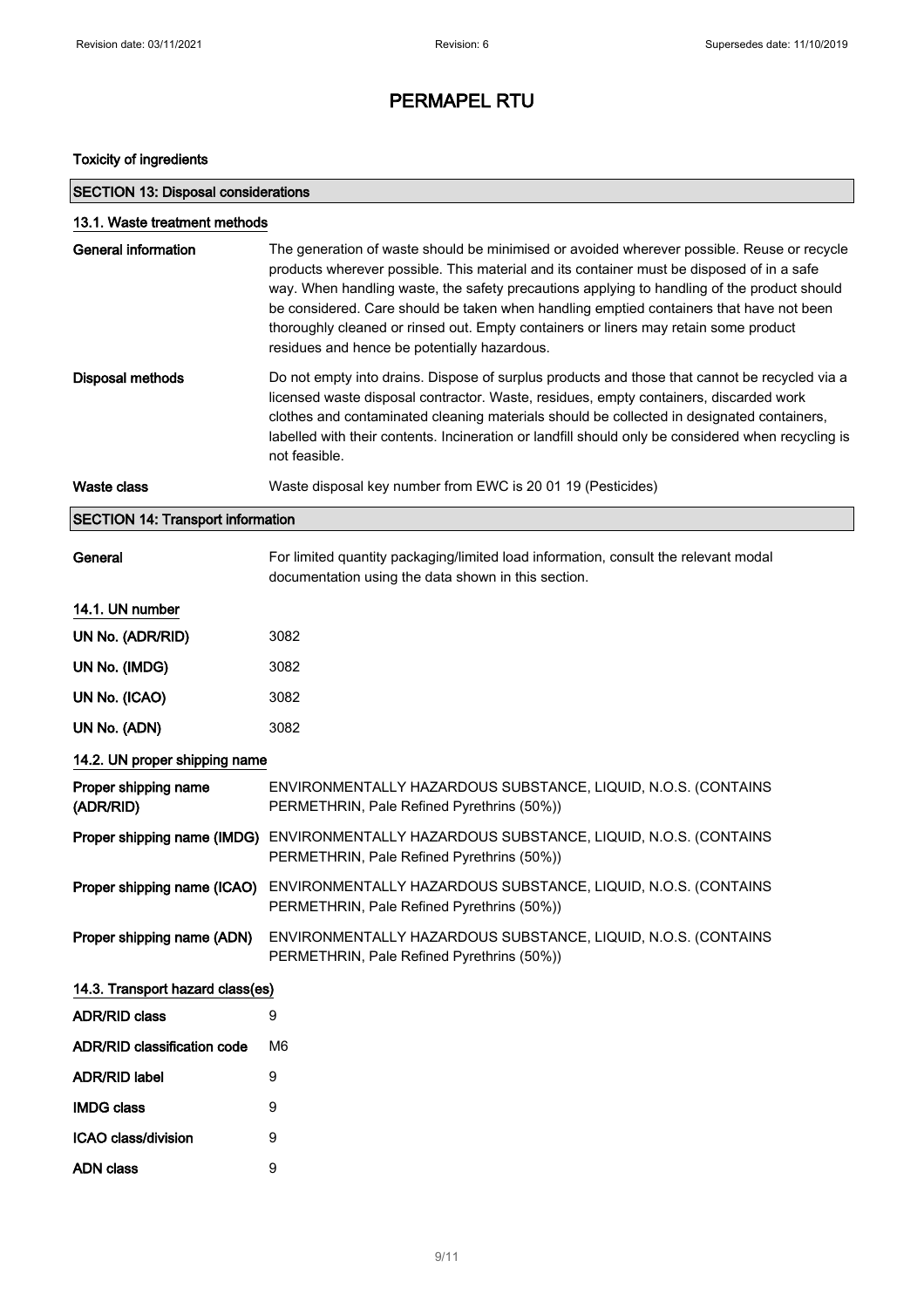### Transport labels



### 14.4. Packing group

| ADR/RID packing group     | Ш |
|---------------------------|---|
| <b>IMDG packing group</b> | Ш |
| ICAO packing group        | Ш |
| ADN packing group         | Ш |

### 14.5. Environmental hazards

### Environmentally hazardous substance/marine pollutant



### 14.6. Special precautions for user

Always transport in closed containers that are upright and secure. Ensure that persons transporting the product know what to do in the event of an accident or spillage.

| EmS                                              | $F-A, S-F$ |
|--------------------------------------------------|------------|
| ADR transport category                           | 3          |
| <b>Hazard Identification Number</b><br>(ADR/RID) | ۹N         |
| Tunnel restriction code                          | $(-)$      |

### 14.7. Transport in bulk according to Annex II of MARPOL and the IBC Code

### Transport in bulk according to Not applicable. Annex II of MARPOL 73/78 and the IBC Code

#### SECTION 15: Regulatory information

### 15.1. Safety, health and environmental regulations/legislation specific for the substance or mixture

| National regulations | Health and Safety at Work etc. Act 1974 (as amended).<br>The Carriage of Dangerous Goods and Use of Transportable Pressure Equipment<br>Regulations 2009 (SI 2009 No. 1348) (as amended) ["CDG 2009"].<br>EH40/2005 Workplace exposure limits.                                                                                                                                                                                                                       |
|----------------------|----------------------------------------------------------------------------------------------------------------------------------------------------------------------------------------------------------------------------------------------------------------------------------------------------------------------------------------------------------------------------------------------------------------------------------------------------------------------|
| EU legislation       | Regulation (EC) No 1907/2006 of the European Parliament and of the Council of 18<br>December 2006 concerning the Registration, Evaluation, Authorisation and Restriction of<br>Chemicals (REACH) (as amended).<br>Commission Regulation (EU) No 2015/830 of 28 May 2015.<br>Regulation (EC) No 1272/2008 of the European Parliament and of the Council of 16<br>December 2008 on classification, labelling and packaging of substances and mixtures (as<br>amended). |

#### 15.2. Chemical safety assessment

No chemical safety assessment has been carried out.

#### Inventories